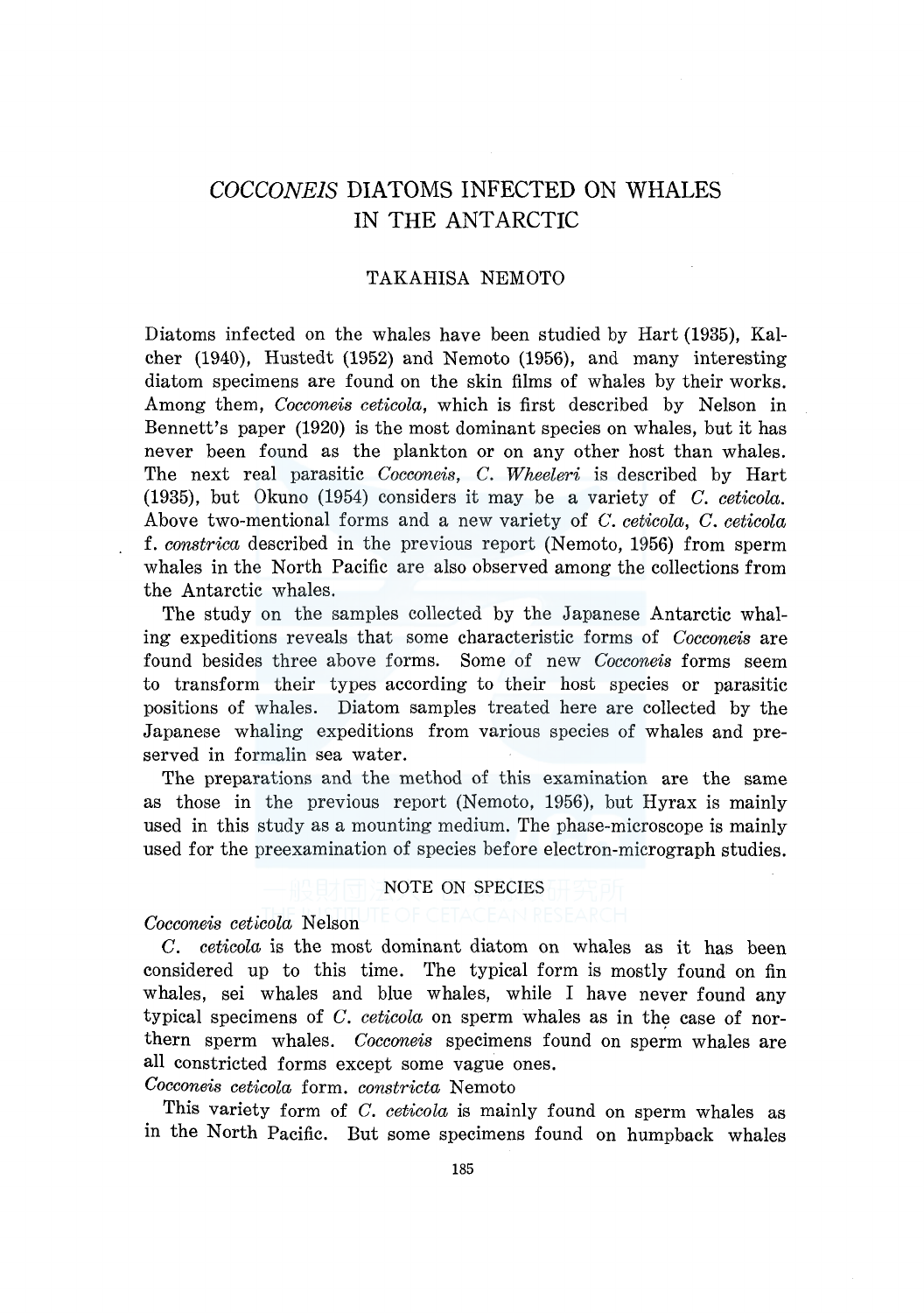# 186 T. NEMOTO

bear such constricted valves as those of *C. ceticola* f. *constricta.* These constricted forms, however, have wider girdles than typical *C. ceticola* f. *constricta.* 

# *Cocconeis ceticola* form. *subconstricta* **form. nov.**

Cells are solitary, forming patches on the skins of blue whales. Valves are rather broadly oval and constricted at only one side of the valve where the stauros of rache valve reaches. The surface structures and sizes of valves are the same as the original form of *C. ceticola.* 

This form is found only on blue whales caught in the Antarctic waters among *C. ceticola,* and is considered one of the intermediate forms between *C. ceticola* form *constricta* and the original form of *C. ceticola.* 



Fig. 1. *Cocconeis Wheeleri* Hart, x 1000. A, rache valve. B, racheless valve. C, D, girdle views of *C. Wheeleri.* 



Fig. 2. A, B, C, *Cocconeis ceticola* collected from humpback whales.  $\times 1000$ . D, E, F, *Cocconeis ceticola* fo. *svhconstricta* n. fo. x 1000. Notice the broader girdles of valves illustrated in C figure. Arrowes show the constricted position of the valves.

## *Cocconeis Wheeleri* Hart

Hart (1935) describes this characteristic diatom only from Antarctic humpback whales, and I also observe it mainly on humpback whales. Many specimens collected from tail flukes of humpback whales are almost all *Wheeleri* type, and on the other hand *ceticola* type specimens are very small in number on humpback whales. (Fig. 2. A. B. C.)

The most characteristic distinctions between two above forms may be the curvature of valves and width of girdles' portion. Other distinction,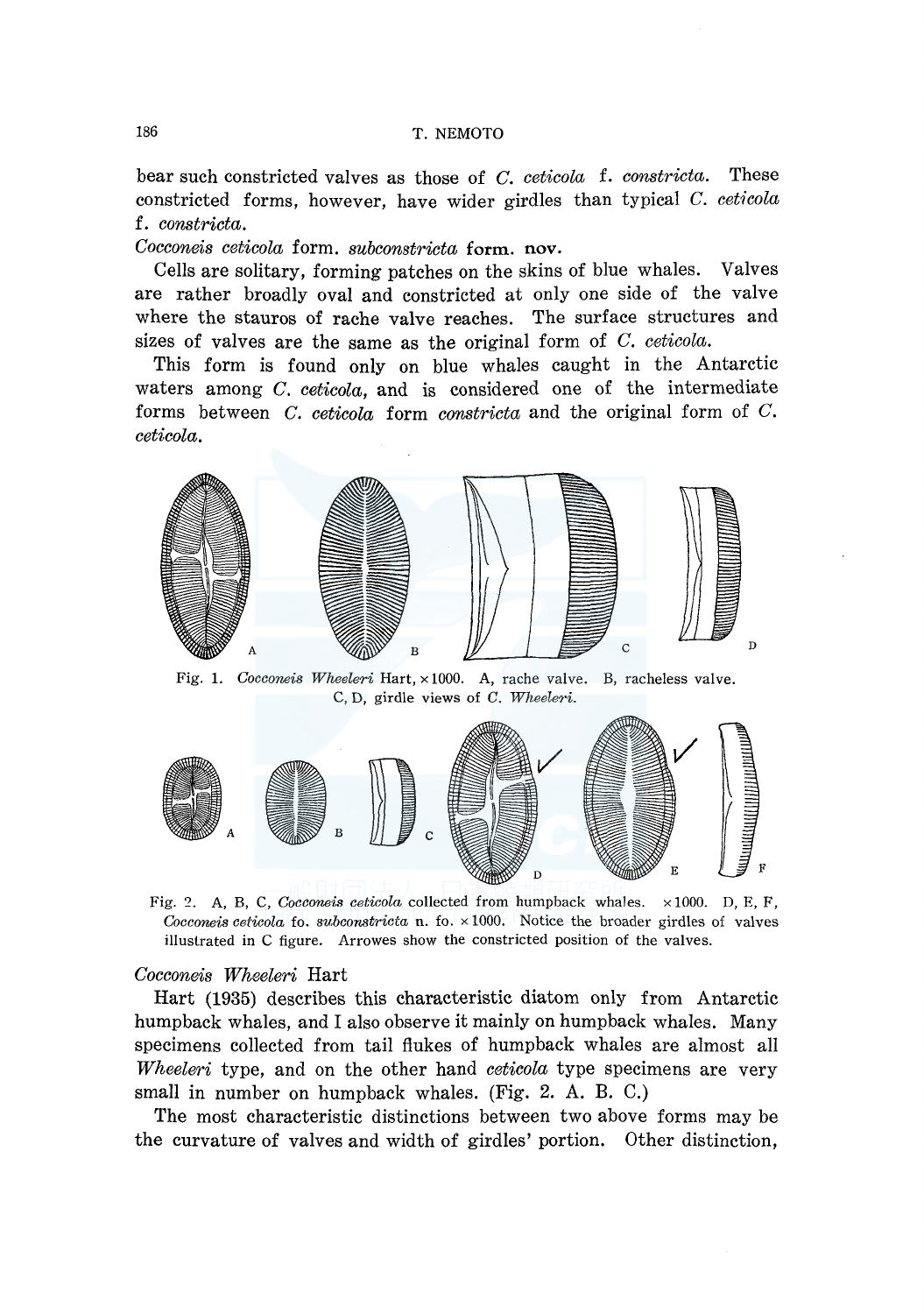such as the size of valves is not clear enough to divide two forms as described in Okuno's report. The sizes of valves of *Wheeleri* are rather larger than *C. ceticola* as described by Hart (1935). But the largest *C. ceticola* is also as large as *C. Wheeleri* (Okuno, 1954).

In the previous paper (Nemoto, 1956) I considered *C. Wkeeleri* might be one variation of *C. ceticola* as described in Okuno's report, because no specimens of *C. Wkeeleri* was found on other baleen whales than humpback whales, and popular *C. ceticola* was also not observed on humpback whales. It suggests that *C. ceticola* transformed its shapes when it attached to humpback whales. However, I have not been able to derive any valid reason for above transformation of *Cocconeis* specimens after such consideration, and samples collected from a blue whale in the Antarctic are also all *Wheeleri* types. So I describe here C. *Wheeleri* again as a form different from C. *ceticola* after the description by Hart. Some discussion on this point is stated in the following chapter.

#### DISCUSSION

The original type of *Cocconeis ceticola* is reported by Nelson in Bennett's paper (1920). After their descriptions and successive investigations by Hart (1935), Hendey (1937), Okuno (1954) and Nemoto (1956), all typical forms of *C. ceticola* are elliptic-lanceolate in the outlines. This typical form of *C. ceticola* is mostly collected from fin whales. *Cocconeis* diatoms collected from fin whales are all this *ceticola* type. On the contrary, the constricted form *C. ceticola* f. *constricta* is only found on sperm whales as in the northern Pacific (Nemoto, 1956). The outline of the constricted form is broadly oval and constricted at the median margin of the valve and it is considered that the constricted form is one of the transformations of *C. ceticola* on sperm whales, and the constricted form has never been found on fin whales.

*Ceticola* form is also found on sei and blue whales, but *ceticola* form is rarely found on humpback whales, while, *C. Wheeleri* is only found on humpback whales. *Cocconeis Wheeleri,* reported by Hart from the Antarctic humpback whales, has never been found on the species of whales but a blue whale. C. *Wheeleri* resembles closely *C. ceticola*  but has much greater width of the girdle and stronger curvature of the valves as described by Hart (1935). The sizes of valves are also larger than those of C. *ceticola.* But in opposition to Hart's description, Okuno (1954) considers *C. Wkeeleri* may be a synonym of *C. ceticola,* because sizes and structures of valves of C. *Wheeleri* do not differ so markedly as *C. Wkeeleri* is separated from *C. ceticola.* 

I also considered that C. *Wheeleri* might be a fixed variety form of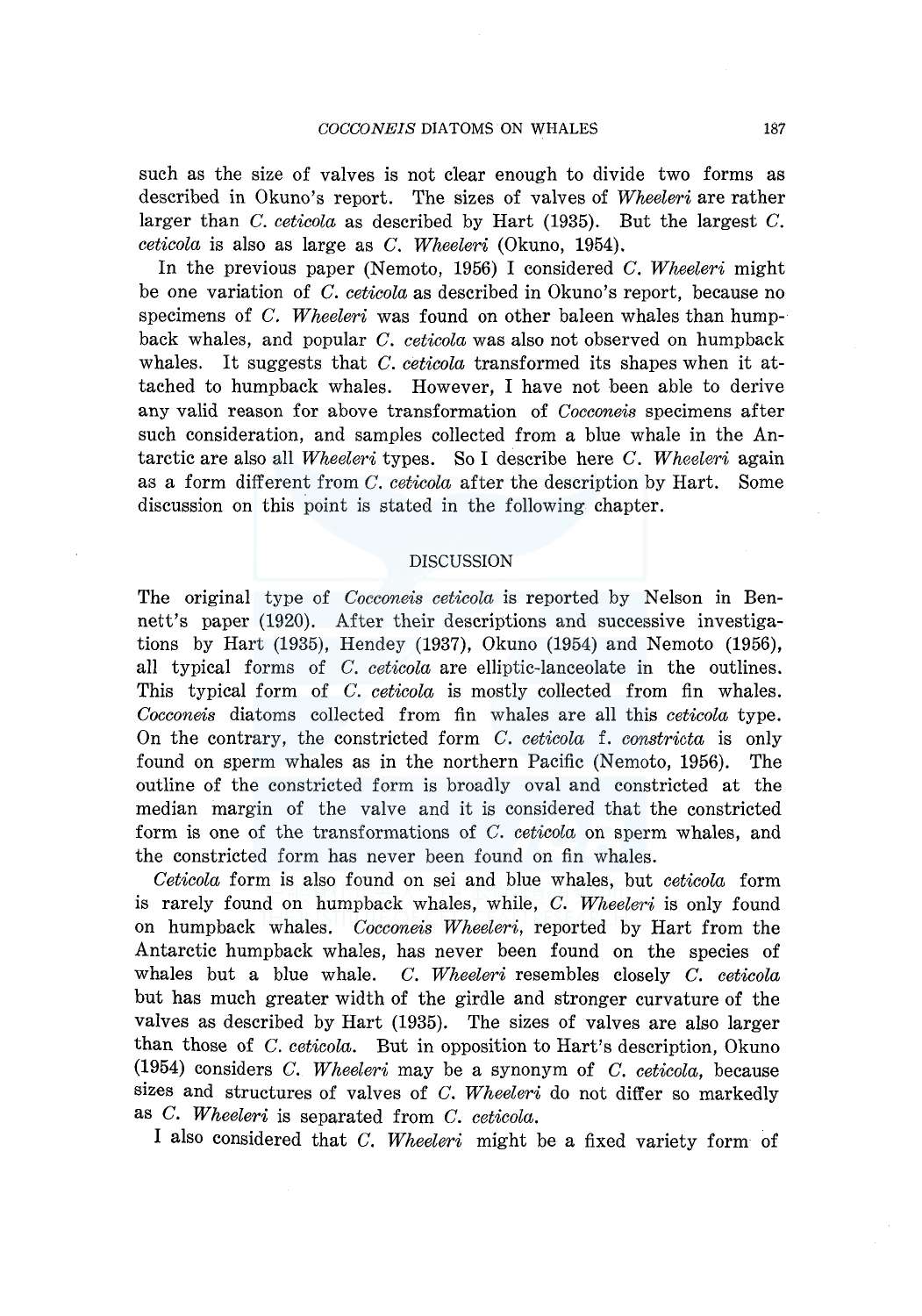# 188 T. NEMOTO

*c. ceticola* in my previous report, because *C. Wheeleri* is found only on humpback whales and few *ceticola* type is found on humpback. It suggests that *C. cetico'la,* which is very common on other whales, is transformed by any causes of humpback whales' skins when it attached to the whales. But the further observations after above suggestion, reveals that, though *C. ceticola* has many variety forms, it is best to consider



Fig. 3. A, B, C, *Cocconeis ceticola* Hart collected from fin and sei whales. D, *C. ceticola* f. *subconstricta* collected from a blue whale. E, *C. ceticola* collected from the same blue whale. F, G, H, *C. ceticola* & *ceticola* f *constricta* collected from humpback whales. I, J, *C. Wheeleri* collected from humpback whales. K, L. Ambiguous *C. ceticola* collected from sperm whales. M, N, 0, *C. ceticola* f. *constricta* collected from sperm whales.

*C. Wheeleri* is the fixed species on humpback whales though it is possible that further information on structures, etc., may cause me to revise my present opinion. These variety forms and *Cocconeis Wheeleri* are listed in figure 3. As shown in figures, various forms of *Cocconeis ceticola*  are found on each whale. Especially, it is an interesting fact that the outlines of valves differ in each whale species as partly described in above descriptions. The types A, B and C are collected from fin and sei whales in the North Pacific and the Antarctic. They are all typical *ceticola* forms, and these host whales are mostly related to each other.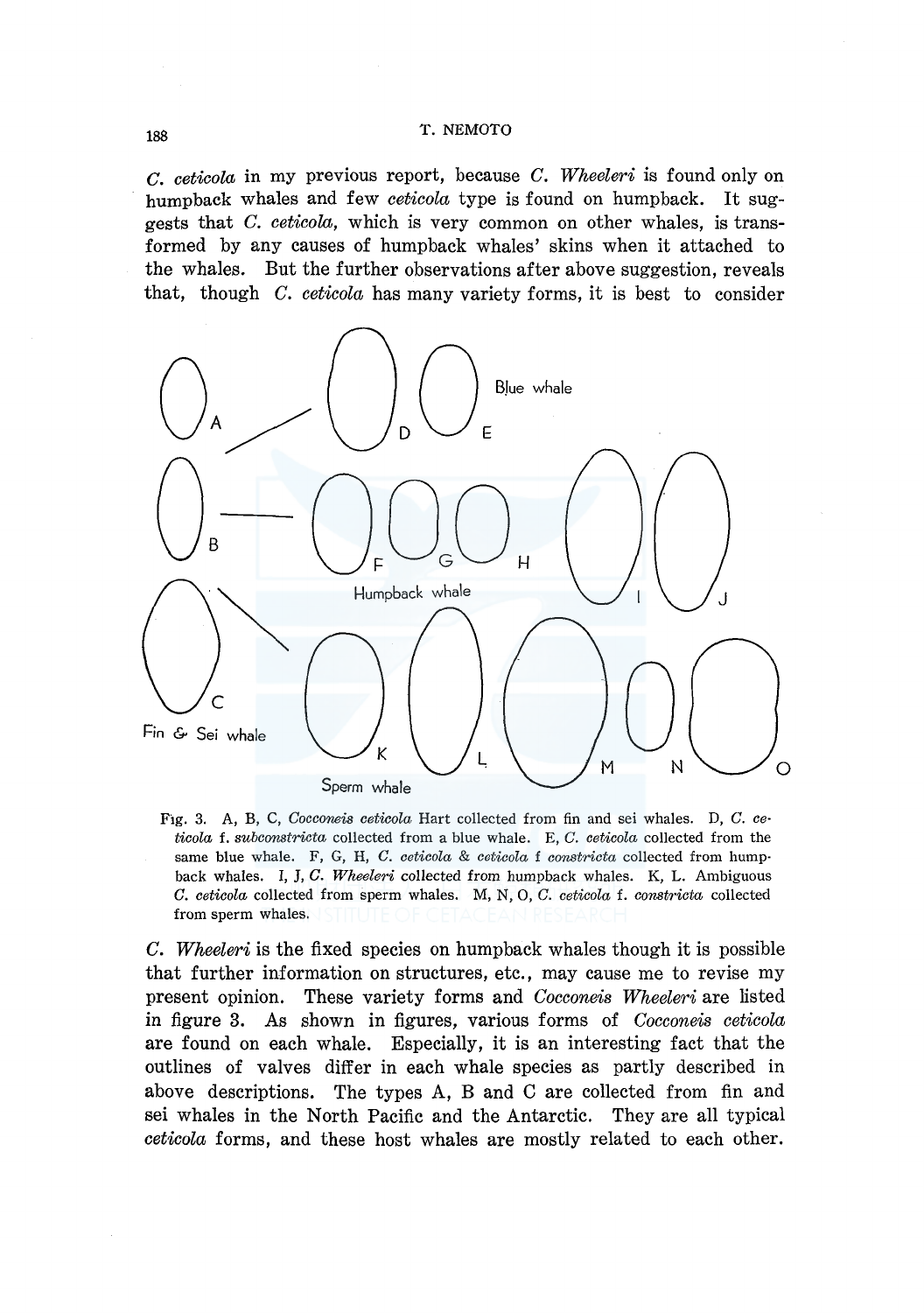The next figures D and E are found on a blue whale caught in the Antarctic waters. The characteristic point of the former specimens is a constriction on only one side of the valves. This constriction is usually found on the marginal position where the stauros of rache valves reaches alike *constricta* form which has two constrictions on both sides. The latter oval form is found on the same blue whale and it closely resembles some specimens collected on humpback whales. This oval form is not the typical elliptic lanceolate *ceticola* form, and this type is also observed on sperm whales as shown in K illustration. The oval form is considered as the first transformation of *C. ceticola* on other whales than fin whales.

F illustration is collected among the ventral grooves of humpback whales in the Antarctic. The next G illustration is collected from the same whales. The following figures, H, I and J illustrations are obtained also from humpback whales. But, these specimens are collected from the tail flukes of humpback whales. The latter two specimens are apparently *Wheeleri* types. *Cocconeis Wheeleri* has been found only on humpback whales by Hart (1935) and also by my examinations on Japanese collections in 1954 and 1957, but in 1958 I found *C. wheeleri* on a blue whale in the Antarctic. The typical *Wheeleri* specimens are mostly collected from the tail flukes of humpback whales. On the contrary to this fact, there is no dominant patch of typical *Wheeleri* among the ventral groove specimens in 1957. And the ventral groove specimens are almost all rather small oval forms or sometimes constricted form like *C. ceticola* f. *constricta.* This phenomenon suggests that, though the materials are few in number, the parasitic positions on whales may have some effect to the transformation of the form of *C. ceticola* or the related forms.

From the girdle view of above *Cocconeis* specimens, some interesting features are also observed. The subconstricted form, D and E illustra- ·tions have narrow girdles as *ceticola* form shown in figure 2. But oval and constricted form collected from humpback whales among ventral grooves have the wider girdles like *Wheeleri,* though they never bear the stronger curvature of valves such as *Wheeleri.* So from the girdle view, it resembles *C. Wheeleri* more than *C. ceticola.* The microstructure of the girdles of the specimens is now under close examination and it will be discussed in the next report.

The deformation of *C. ceticola* on sperm whales is also very characteristic. In the lower series, these typical variety forms on sperm whales are illustrated. K illustration shows the first deformation, which is mostly related to the original type and mostly related to Karcher's photographs in 1940. L illustration is as large as *C. Wheeleri,* but this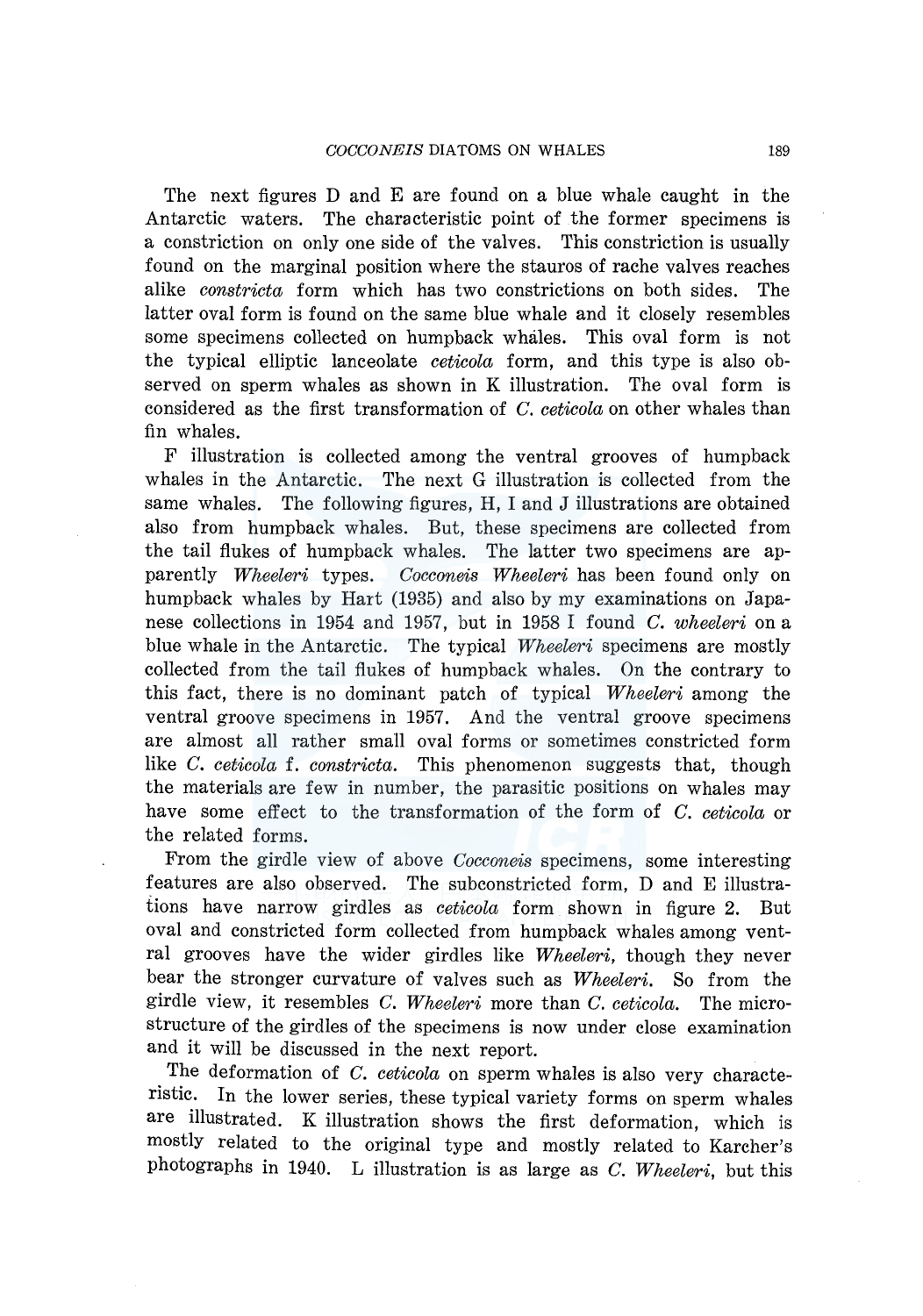specimen bears slight curvature of valves like that of *ceticola* form. M, N and 0 illustrations are all constricted forms, though some differences are observed among these forms. M specimen is large and the constricted positions are not situated at the median portions of outlines. N specimen is generally of moderate size, and rather slender than other *constricta* forms. This type is also shown in figures 11 and 12 in plate II. The constriction of the type is not sometimes so distinct as oval *constricta* form. 0 illustration is the most typical *constricta* forms, and no typical difference is observed in surface structures, from the constricted forms of *C. ceticola* f. *constricta* from humpback whales but the sizes of valves.

#### SUMMARY

*Cocconeis* diatoms infected on the Antarctic whales are examined. *Cocconeis ceticola* is mostly common on fin, sei and blue whales, but it is found on humpback and sperm whales in rare cases. *Cocconeis Wheeleri*  Hart is the dominant species on humpback whales and *Cocconeis ceticola*  f. *constricta* Nemoto is the dominant species on sperm whales.

One new form, a variety form of *C. ceticola, Cocconeis ceticola* f. *subconstricta* is described from blue whales in the Antarctic.

Some specific differences among host whales, and transformations of *Cocconeis* diatoms are suggested.

# REFERENCES

BENNET, A. G, (1920). On the occurrences of diatoms of the skin of whales (with an ap· pendix by Nelson, E. W.). *Proc. Roy. Soc. london,* 91: 352-7.

HART. T. J. (1935). On the diatoms of the skin film of whales and their possible bearing on problems of whales movements. *Discovery Rep.,* 10: 249-82.

HUSTEDT, F. (1952). Diatomeen aus der Lebensgemeinshaft des Buckelwals *(Megaptera nodosa* Bonn.). *Arch. Hydrobiol.,* 46: 286-98.

KALCHER, F. H. (1940). Uber den Algenbewuchs auf Siidlichen Walen. *Zeitschr. Fisch. Hilfwiss. Beih.,* 1: 13-36.

NEMOTO, T. (1956). On the diatoms of the skin film of whales in the Northern Pacific. *Sci. Rep. Whales Res. Inst.,* no. 11: 97-132.

OKUNO, H. (1954). Electron microscopical study on Antarctic diatoms (6) Observation on *C. ceticola* forming "Diatom film" on whales skin. *J. Jap. Bot.,* 29 (9) : 271-7.

#### EXPLANATION OF PLATES

All photomicrographs have been taken by electronmicroscope. The materials are boiled with hydro-chloric acid to remove the organic contents before the photographing.

## PLATE I

Fig. 1. Rache valve of *Cocconeis ceticola* f. *constricta* Nemoto collected from a sperm whale in the Antarctic.  $\times$  4000.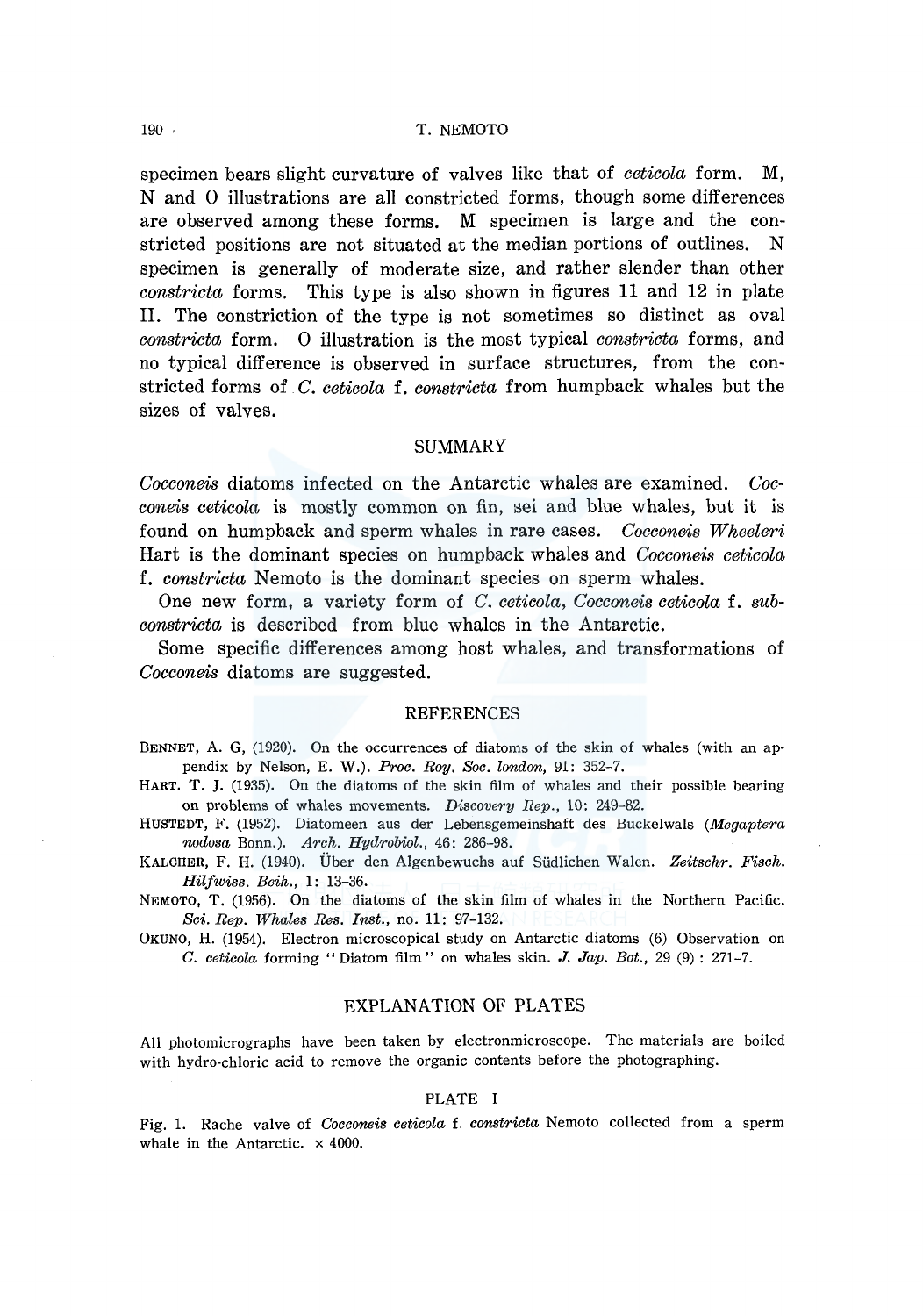Fig. 2. Rache valve of *Cocconeis ceticola* collected from a humpback whale in the Antarctic. x 4000.

Fig. 3. Racheless valve of *Cocconeis ceticola* f. *subconstricta* n. fo. collected from a blue whale in the Antarctic.  $\times$  4000.

PLATE II

Figs. 1 & 2. *Cocconeis ceticola* f. *subconstricta* n. fo. collected from a blue whale in the Antartic.

Figs. 3 & 4. *Cocconeis ceticola* f. *constricta* collected from a humpback whale in the Antarctic.

Figs. 5. & 6. *Cocconeis ceticola* collected from a humpback whale in the Antarctic.

Figs. 7-9. *Cocconeis Wheeleri* Hart collected from humpback whales in the Antarctic.

Fig. 10. Ambiguous *Cocconeis ceticola* Nelson collected from a sperm whale in the Antarctic. Figs. 11-15. Various forms of *Cocconeis ceticola* f. *constricta* Nemoto collected from sperm whales in the Antarctic.

All photographes show 1,000 magnifications.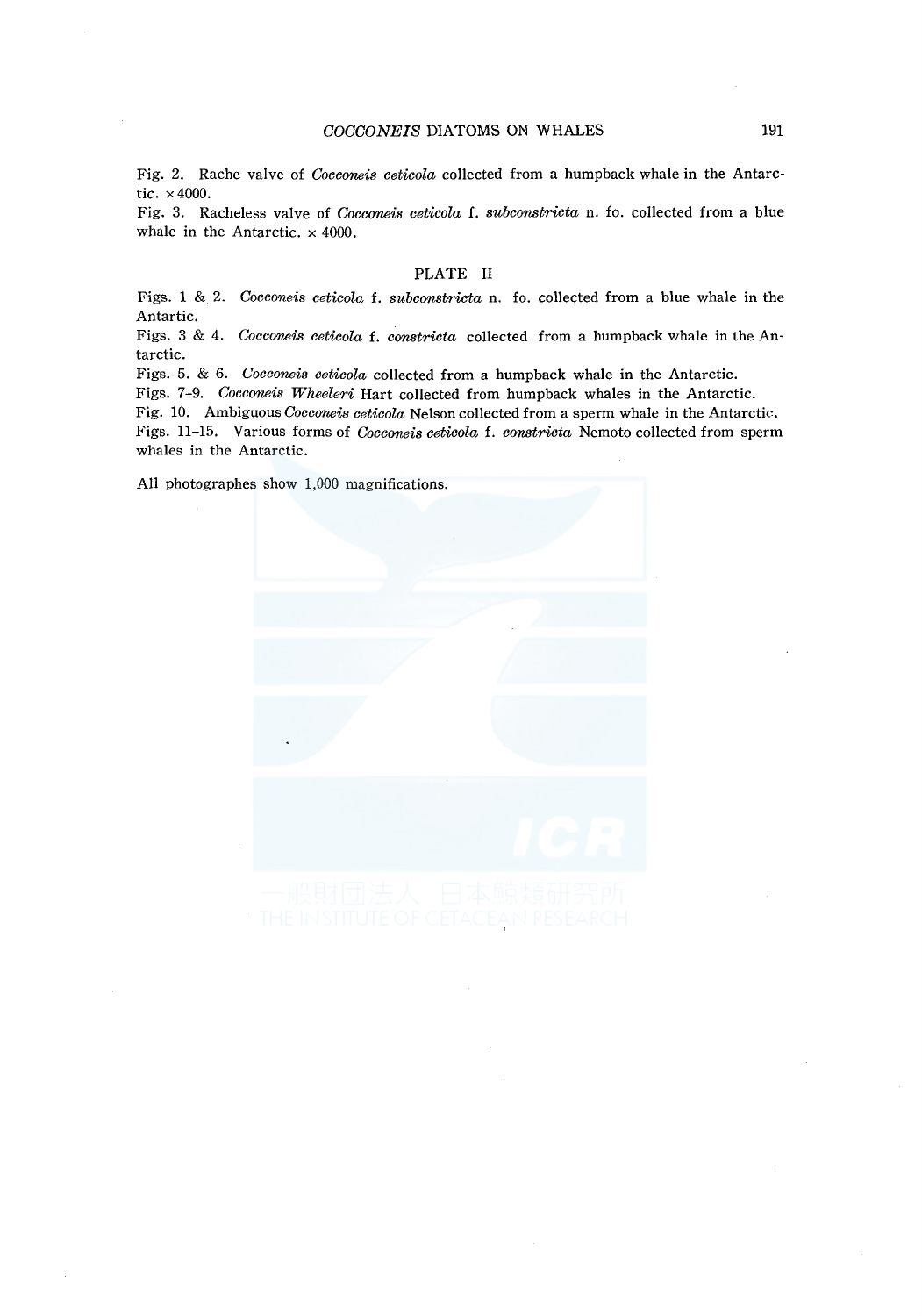

Sci. Rep. Whales Res, Inst No. 13.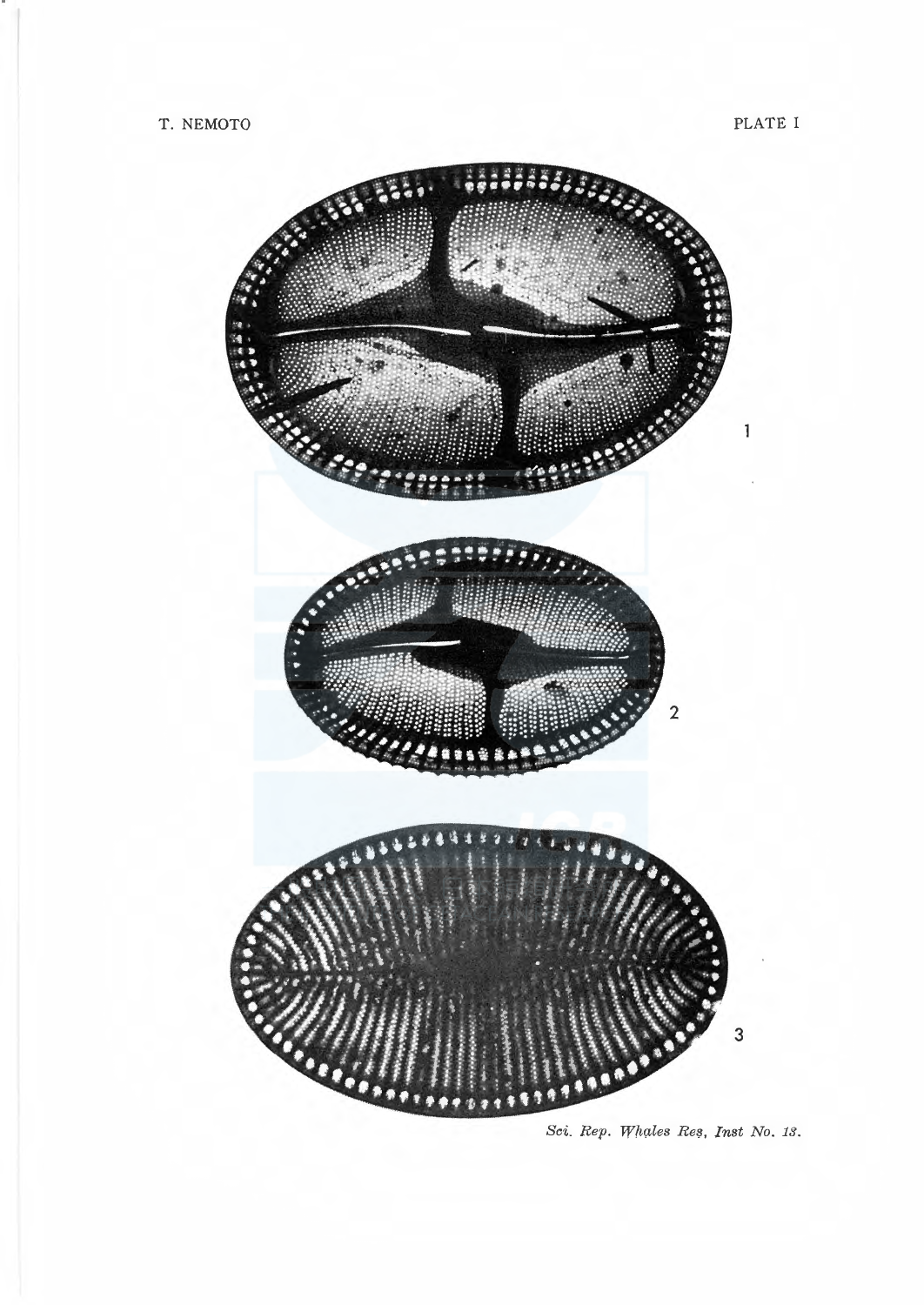PLATE II

T. NEMOTO



Sci. Rep. Whales Res. Inst No. 13.